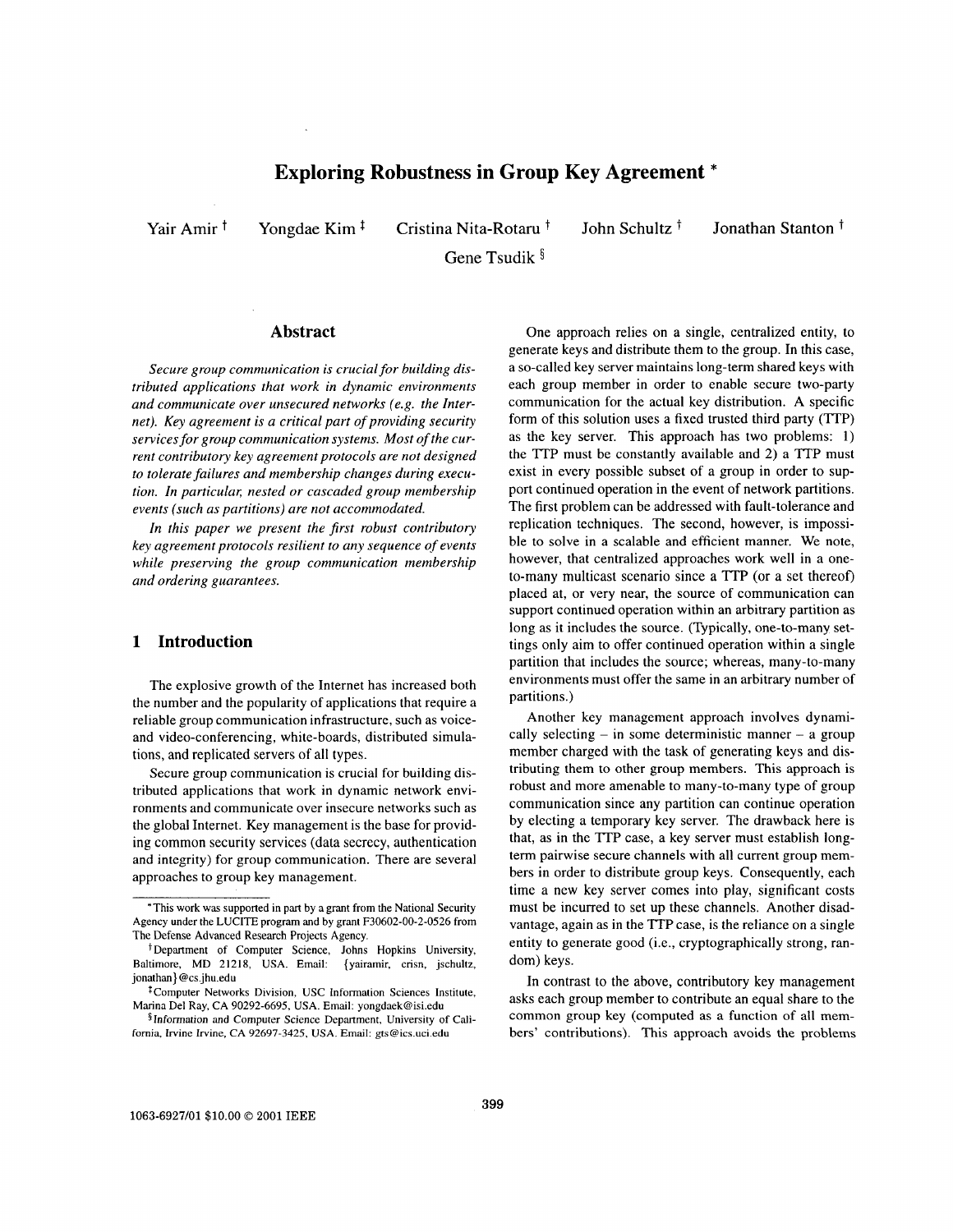with the single points of trust and failure. Moreover, some contributory methods do not require the establishment of pairwise secret channels among group members. However, current contributory key agreement' protocols are not designed to tolerate failures and group membership changes during execution. In particular, nested (or cascaded) failures, partitions and other group events are not accommodated. This is not surprising since most multi-round cryptographic protocols do not offer built-in robustness with the notable exception of protocols for fair exchange [ **11.** 

The main goal of this paper is to demonstrate how provably secure, multi-round group key agreement protocols can be combined with reliable group communication services to obtain provably **fault-tolerant** group key agreement solutions. More precisely, we present two robust contributory key agreement protocols which are resilient to any sequence (even cascaded) of events while preserving group communications membership and ordering guarantees. Both protocols are based on Cliques GDH contributory key agreement that generalizes on the two-party Diffie-Hellman [2] key exchange. Our first protocol utilizes membership information provided by the group communication system in order to appropriately re-start Cliques GDH key agreement in an agreed-upon manner every time the group changes. The second protocol optimizes the performance of common cases at the cost of a more sophisticated protocol state machine.

The rest of the paper is organized as follows. The remainder of this section focuses on our motivation in pursuing this work and overviews related work. We then present Secure Spread, a secure group communication system which utilizes our key agreement protocols. The two subsequent sections present two robust key agreement protocols. Finally, we summarize our work and discuss some future directions.

### **1.1 Motivation**

As mentioned earlier, a prominent challenge encountered in securing group communication is in developing robust, reliable and fault-tolerant group key management mechanisms that perform well in practice. While the motivation for security services (key management, in particular) in a tightly-coupled group communication setting is fairly intuitive, the need for reliable group communication services by the group key management is less obvious. We claim that reliable and sequenced message delivery is important (and even crucial) for cryptographic group protocols. Asynchronous network behavior must be handled by the underlying group communication layer, which prompts the need for a highly reliable group communication service.

This dependence is both natural and mutual. It **is** natural since secure dynamic peer groups always require certain communication guarantees. (Best-effort datagram service is not usually a viable option, whereas, it may suffice for one-to-many type groups encountered in Internet multicast settings.) It is mutual since reliable group communication systems are of limited utility in open networks without strong security services and guarantees. Thus, we have interdependence among reliable group communication and group key management protocols.

Cryptographic protocol designers are primarily concerned with security and typically assume that protocol robustness is handled by the particular application or by the underlying communication layer. This is reasonable in twoparty protocols where communication failures are relatively easy to handle and recover from. The picture changes dramatically in group protocols where the behavior model is richer.

Multi-round group key management protocols cannot be expected to run to completion without being possibly interrupted by various group membership events: joins, leaves, disconnects, partitions, merges or any combination thereof.

Our previous work **[3]** focused on the performance evaluation in the scenario with no network faults or cascaded events and provided a good insight of the overall cost of high security in a group communication environment. The present work goes into the details of a complete solution that handles every possible combination of group membership events. The contribution of this paper, therefore, is the design, and the proof of correctness of, a robust contributory key agreement algorithm.

### **1.2 Related Work**

In this section we consider related work in two areas: group key management and reliable group communication.

#### **1.2.1 Group Key Management**

Cryptographic techniques for securing all types **of**  multicast- or group-based protocols require all parties to share a common key. This requires a Group Key Management (GKM) protocol to provide methods for generating new group keys and updating existing keys. GKM protocols generally fall into two classes:

- Protocols designed for large-scale (e.g., IP Multicast) applications with a one-to-many communication paradigm and relatively weak security requirements.
- Protocols designed to support tightly-coupled dynamic peer groups with modest scalability requirements, a many-to-many communication paradigm and strong security requirements.

<sup>&#</sup>x27;We use the term "agreement," as opposed to "distribution", to emphasize the contributory nature of the key management.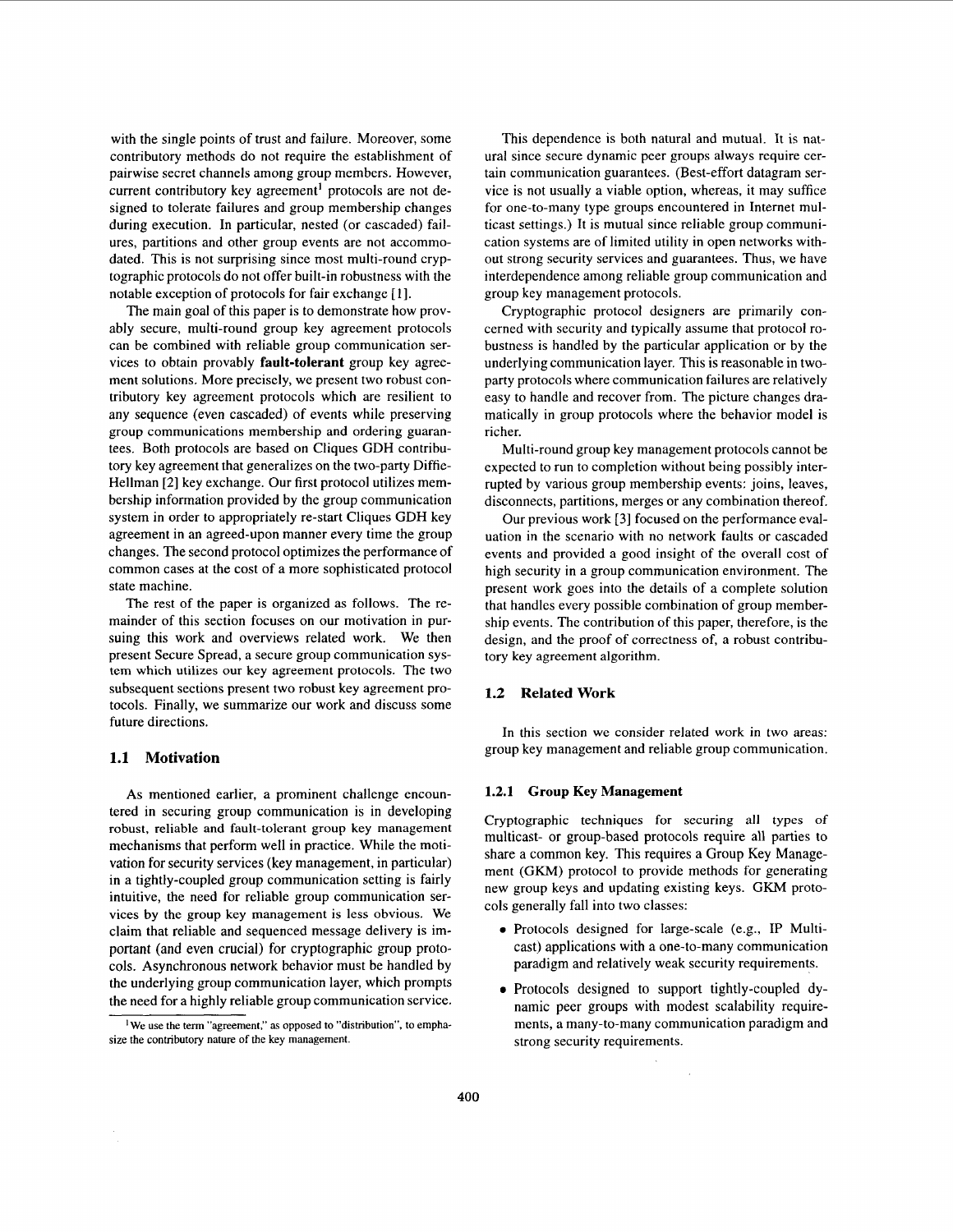A number of GKM protocols supporting abstract peer groups have been developed in the last decade  $[4]$ ,  $[5]$ ,  $[6]$ , [7], [8], [9]. All, except [9], extend the well-known Diffie-Hellman key exchange [2] method to group of *n* parties. These protocols vary in degrees of protection from hostile attacks and in their performance characteristics. (For an in-depth comparison, see [8].) In this paper, we make use of the CLIQUES toolkit which implements - among other methods - a suite of protocols, called generic Group Diffie-Hellman (GDH). GDH offers contributory authenticated group key agreement and handles dynamic membership changes [7, 81. The entire protocol suite has been proven secure with respect to both passive and active attacks.

#### **1.2.2 Reliable Group Communication**

Reliable group communication in LAN environments have a well-developed history beginning with **ISIS** [IO], and more recent systems such as Transis [11], Horus [12], Totem [13], and RMP **[14].** These systems explored several different models of Group Communication such as Virtual Synchrony [15] and Extended Virtual Synchrony [16]. More recent work in this area focuses on scaling group membership to wide-area networks [17], [18].

Research in securing group communication is fairly new. The only actual implementations of group communication systems that focus on security (in addition to ours), are SecureRing [19] project at UCSB, and the Horus/Ensemble work at Cornell [20]. The SecureRing system protects a low-level ring protocol by using cryptographic techniques to authenticate each transmission of the token and each data message received. The Ensemble security work is the stateof-the-art in secure reliable group communication and addresses problems as group keys and re-keying. It also allows application-dependent trust models and optimizes certain aspects of group key generation and distribution protocols. In comparison with our approach, Ensemble uses a different group key structure that is not contributory and provides **a** different set of security guarantees.

Recent research on Bimodal-Multicast, Gossip-based protocols [21] and the Spinglass system has largely focused on increasing the scalability and stability of reliable group communication services in more hostile environments such as wide-area and lossy networks by providing probabilistic guarantees about delivery, reliability, and membership.

# **2 A Secure Group Communication Environment**

The work discussed in this paper has involved integrating the Spread wide-area group communication system with the group key agreement protocols in the Cliques GDH protocol suite. In this section we overview both the Spread and Cliques toolkits.

## **2.1 Spread Toolkit**

Spread [22], [23] is a group communication system for wide and local area networks. It provides all the services of traditional group communication systems, including: unreliable/reliable delivery, FIFO, causal, total ordering, and membership services with strong semantics.

Spread creates an overlay network that can impose an arbitrary network configuration (such as point-to-multi-point, tree, ring, tree-with-subgroups or any combination thereof) to adapt the system to different network environments. The Spread architecture allows multiple protocols to be used on links both between and within sites. The Spread toolkit is very useful for applications that need traditional group communication services (such as causal and total ordering, membership and delivery guarantees) but also need to operate over wide-area networks.

The system consists of a long-running daemon and **a** library linked with the application.

Spread scales well with the number of groups used by the application without imposing any overhead on network routers. Group naming and addressing is not a shared resource (as in IP multicast addressing) but rather a large space of strings which is unique to a collaboration session.

The toolkit can support a large number of different collaboration sessions, each of which spans the Internet but has only a moderate number of participants. This is achieved by using unicast messages over the wide-area network, routing them between Spread nodes on the overlay network.

The Spread system provides two different semantics: Extended Virtual Synchrony [ 16,241 and View Synchrony [25]. In this paper, and for our implementation we only use the View Synchrony semantics of Spread.

The Spread toolkit is available publicly and is being used by several organizations for both research and practical projects. The toolkit supports cross-platform applications and has been ported to several Unix platforms as well as Windows and Java environments.

#### **2.2 Cliques Toolkit**

Cliques  $[8, 7, 26]$  is a cryptographic toolkit providing key management services for dynamic peer groups. Cliques includes several protocol suites:

*0* GDH: based on group extensions of the 2-party Diffie-Hellman key exchange [7, 8]; provides fully contributory authenticated key agreement. GDH is fairly computation-intensive requiring  $O(n)$  cryptographic operations upon each key change. It is, however, bandwidth-efficient.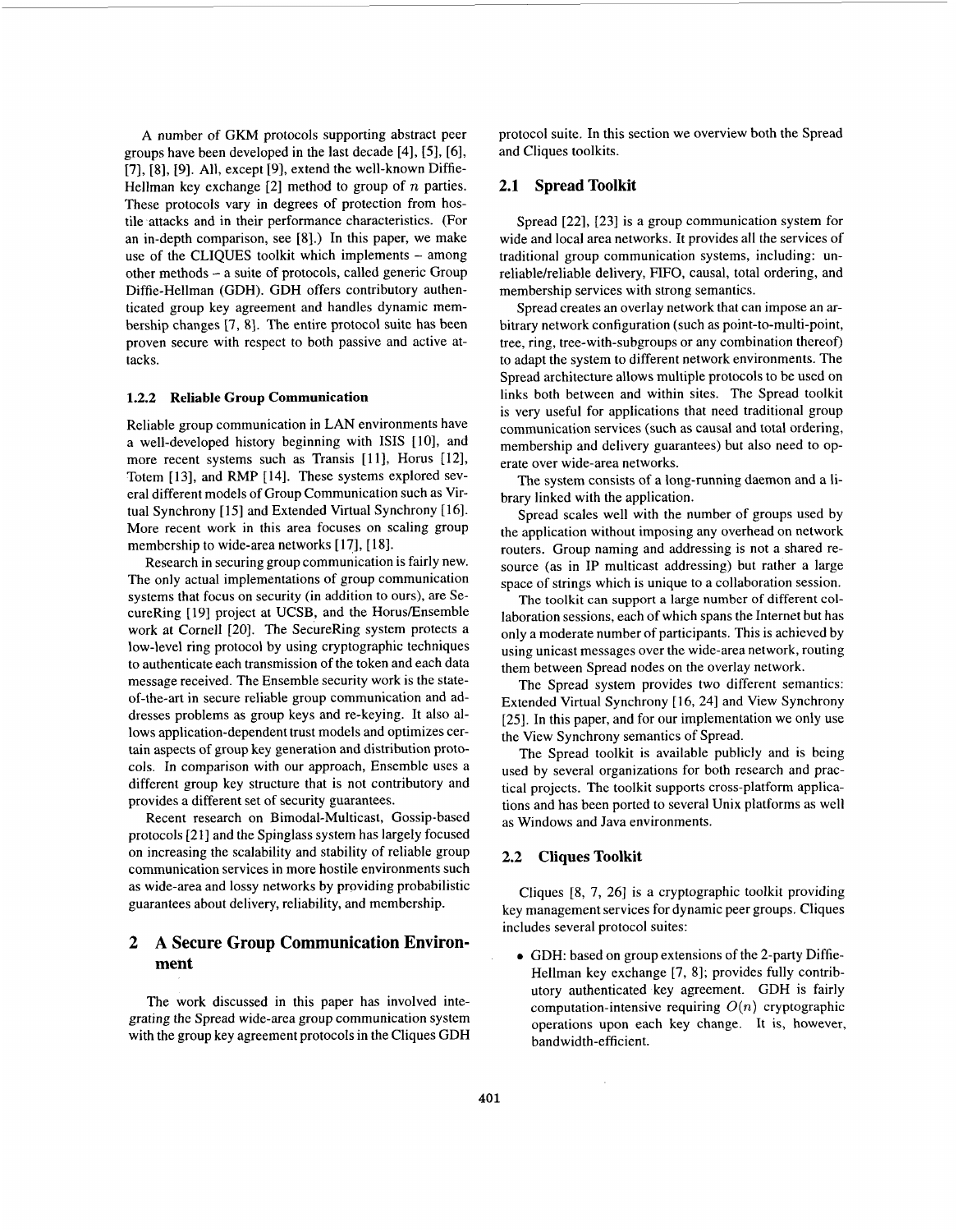- CKD: centralized key distribution with the key server dynamically chosen from among the group members. A key server uses pairwise Diffie-Hellman key exchange to distribute keys. CKD is comparable to GDH in terms of both computation and bandwidth costs.
- TGDH: tree-based group Diffie-Hellman [26]; TGDH is more efficient than the above in terms of computation as most operations require  $O(\log n)$  cryptographic operations. (The security of TGDH is slightly weaker and it lacks several other features not germane in this context.)
- BD: a protocol based on Burmester-Desmedt [5] variation of group Diffie-Hellman. BD is computationefficient requiring constant number of exponentiations upon any key change. However, communication costs are significant with two rounds of  $n$ -to- $n$  broadcasts.

All Cliques protocol suites offer key independence, perfect forward secrecy and resistance to known key attacks. (See [27, 81 for precise definitions of these properties.)

In this paper, we focus only on the GDH protocol suite within the Cliques toolkit. As mentioned earlier, our specific goal is to take a provably secure, multi-round group key agreement protocol (GDH) and, by combining it with the reliable group communication service (Spread), obtain a provably **fault-tolerant** group key agreement solution.

Cliques GDH API [28] is the implementation of the GDH protocol suite. It contains GDH cryptographic primitives while assuming the existence of a reliable communication platform for transporting protocol messages. GDH assigns a special role to the last member to join a group. This role, referred to as the group controller, floats as group membership changes. A group controller is charged with initiating key updates following membership changes. $2$  The following operations trigger a key update: 1) join  $-$  add a single new member to the group (handled as a special case of merge); **2)** merge - add multiple members to the group; **3)** leave: one member voluntarily leaves the group (handled as a special case of partition); 4) partition: multiple members leave the group due to expulsion or a network event.

# **3 System Model**

In this section we specify the failure and the group communication models used in this paper.

## **3.1 Failure Model**

We consider a *distributed system,* a group of processes executing on one or more computers and coordinating actions by exchanging messages. The message exchange is achieved via asynchronous multicast and unicast messages. Messages can be lost.

The system is subject to process crashes and recoveries. A crash of any component of the process such as the keyagreement layer, the Cliques library, or the group communication system is considered a process crash. It is assumed that the crash of one of these components is detected by all the other components and is treated as a process crash.

Also, the system is prone to partitions which may **re**sult a network being split into disconnected subnetworks. When such a partition is fixed, the disconnected components merge into a larger connected component. While processes are in separate disconnected components they cannot exchange messages.

We assume that message corruption **is** masked by a lower layer. Byzantine failures are not considered.

Our intruder model takes into account only outside intruders, both passive and active. An outsider is anyone who is not a current group member. (Of course, any former and future member, is an outsider according to this definition.) We do not consider insider attacks since our threat model concentrates on the secrecy of group keys and the integrity of the group membership (i.e., the inability to spoof authenticated membership). Consequently, insider attacks are not relevant because a malicious insider can always reveal the group key and/or its own private key thus allowing for fraudulent membership authentication.

Passive outsider attacks involve eavesdropping with the aim of discovering the group key(s). This attack type has been proven to be computationally infeasible in [7]. Active outsider attacks involve injecting, deleting, delaying and modifying protocol messages. Some of these attacks aim to cause denial of service; we do not address these denial of service attacks. Attacks with the goal of impersonating a group member are prevented by the use of public key-based signatures. (All protocol messages are signed by the sender and verified by all receivers.)

### **3.2 Group Communication Model**

**A** group communication system usually provides fundamental services such as membership **as** well as dissemination, reliability and ordering of messages. The membership service notifies the upper-level application with a list of group members each time the group changes. This notification-of-membership service is called a *view.* 

Several different sets of membership properties have been defined in the literature. Each provides a different set of semantic guarantees to the application, and are usually called Virtual Synchrony semantics or some variant on the name. The many variations of virtual synchrony are all based on the property that processes moving together from one view to another deliver the same set of messages in the

**<sup>\*</sup>GDH API** also allows a key refresh operation which may be initiated only by the current controller.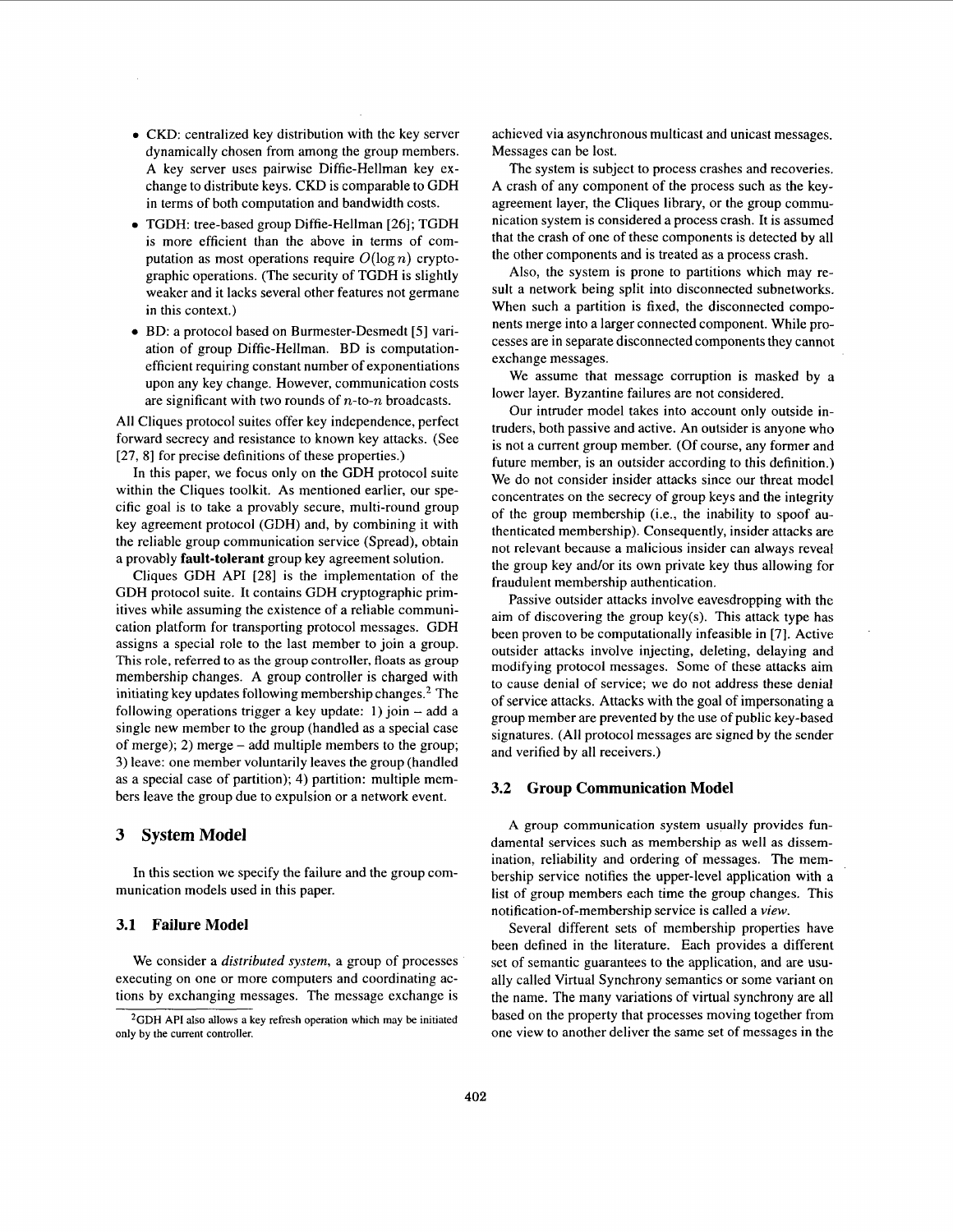former membership view.

Some group communication systems have been built [12], [14], [18] that approximate the virtual synchrony model along with some related properties. However, each system does not provide the exact same set of properties, and to the best of our knowledge a canonical "Virtual Synchrony model" of an entire system has not been defined in the literature. **A** good survey describing many of the variations of different properties for virtual synchrony semantics can be found in [291.

Virtual synchrony strengthens the shared state of the system by delivering messages in the same membership as they were sent in. This enables the use of a shared key to encrypt data, since the receiver is guaranteed to have the same membership view as the sender and therefore the same key (ignoring for now some constraints on rekeying).

This work assumes that the group communication system supports virtual synchrony semantics as they are defined below. The description of the properties is largely based on the survey [29] and the description of the **Ex**tended Virtual Synchrony semantics [16].

Note that we define that some event occurred in view *<sup>U</sup>* at process *p* if the most recent view installed by process *p*  was *U.* 

*1. Self Inclusion* 

2. *Local Monotonicity*  If process  $p$  installs a view  $v$  then  $p$  is a member of  $v$ .

If process *p* installs a view *w* after installing a view *U'*  then the identifier id of *U* is greater than the identifier  $id'$  of  $v'$ .

*3. Sending View Delivery* 

*4. Delivery Integrity*  **A** message is delivered in the view that it was sent in.

If process *p* delivers a message *m* in a view *U,* then there exists a process  $q$  that sent  $m$  in  $v$  causally before *p* delivered *m.* 

*5. No Duplication* 

**A** message is not sent twice. **A** message is not delivered twice to the same process.

**6.**  *Self Deliver),:* 

If process *p* sends a message *m,* then *p* delivers *m*  unless it crashes.

*7. Transitional Set* 

**1)** If two processes *p* and *q* install the same view, and *q* is included in *p's* transitional set for this view then *p's* previous view was identical to *q's* previous view.

2) If two processes *p* and *q* install the same view, and *q* is included in *p's* transitional set for this view then *p*  is included in *q's* transitional set for this view.

*8. Virtual Synchrony* 

Two processes that move together<sup>3</sup> through two con-

secutive views deliver the same set of messages in the former.

#### *9. Causal Delivery*

If message *m* causally precedes message *m',* and both are sent in the same view, then any process *q* that delivers *m'* delivers *m* before *m'.* 

*10. Agreed Delivery* 

1) Agreed delivery maintains causal delivery guarantees.

2) If agreed messages *m* and *m'* are delivered at process  $p$  in this order, and  $m$  and  $m'$  are delivered by process *q,* then *m'* is delivered by *q* after it delivers *m.*  3) If agreed messages *m* and *m'* are delivered by process  $p$  in view  $v$  in this order, and  $m'$  is delivered by process *q* in *U* before a transitional signal, then *q* delivers *m.* If messages *m* and *m'* are delivered by process  $p$  in view  $v$  in this order, and  $m'$  is delivered by process *q* in *U* after a transitional signal, then *q* delivers *m*  if *T,* the sender of *m,* belongs to *q's* transitional set.

#### *11. Safe Delivery*

1) Safe delivery maintains agreed delivery guarantees. 2) If process *p* delivers a safe message *m* in view *<sup>U</sup>* before the transitional signal, then every process *q* of view *U* delivers *m* unless it crashes. If process *p* delivers a safe message *m* in view *U* after the transitional signal, then every process *q* that belongs to *p's* transitional set delivers *m* after the transitional signal unless it crashes.

# **4 A Basic Robust Algorithm**

This section discusses the details of a basic robust key agreement algorithm. Throughout the remainder of the paper, we mean by the group communication system (GCS), a group communication system providing the virtual synchrony semantics. Our basic algorithm is based on the Cliques GDH IKA.2 protocol. Briefly, this protocol works as follows (see [7] for a complete description):

When an additive group view change happens (a join or a merge) the current group controller generates a new key token by refreshing its contribution to the group key and passes the token to one of the new members. When that new member receives this token, it adds its own contribution and passes the token to the next new member<sup>4</sup>. Eventually, the token reaches the last new member. This new member, who is slated to become the new group controller, broadcasts the token to the group without adding its contribution. Upon receiving the broadcast token, each group member (old and new) factors out its contribution

**<sup>31</sup>f** process p installs a view *v* with process *q* in its transitional set and process *q* installs *v* **as** well, then p and *q* are said to move together.

**<sup>4</sup>The** new member list and its ordering is decided by the underlying group communication system; Spread in our case. The actual order is irrelevant to Cliques.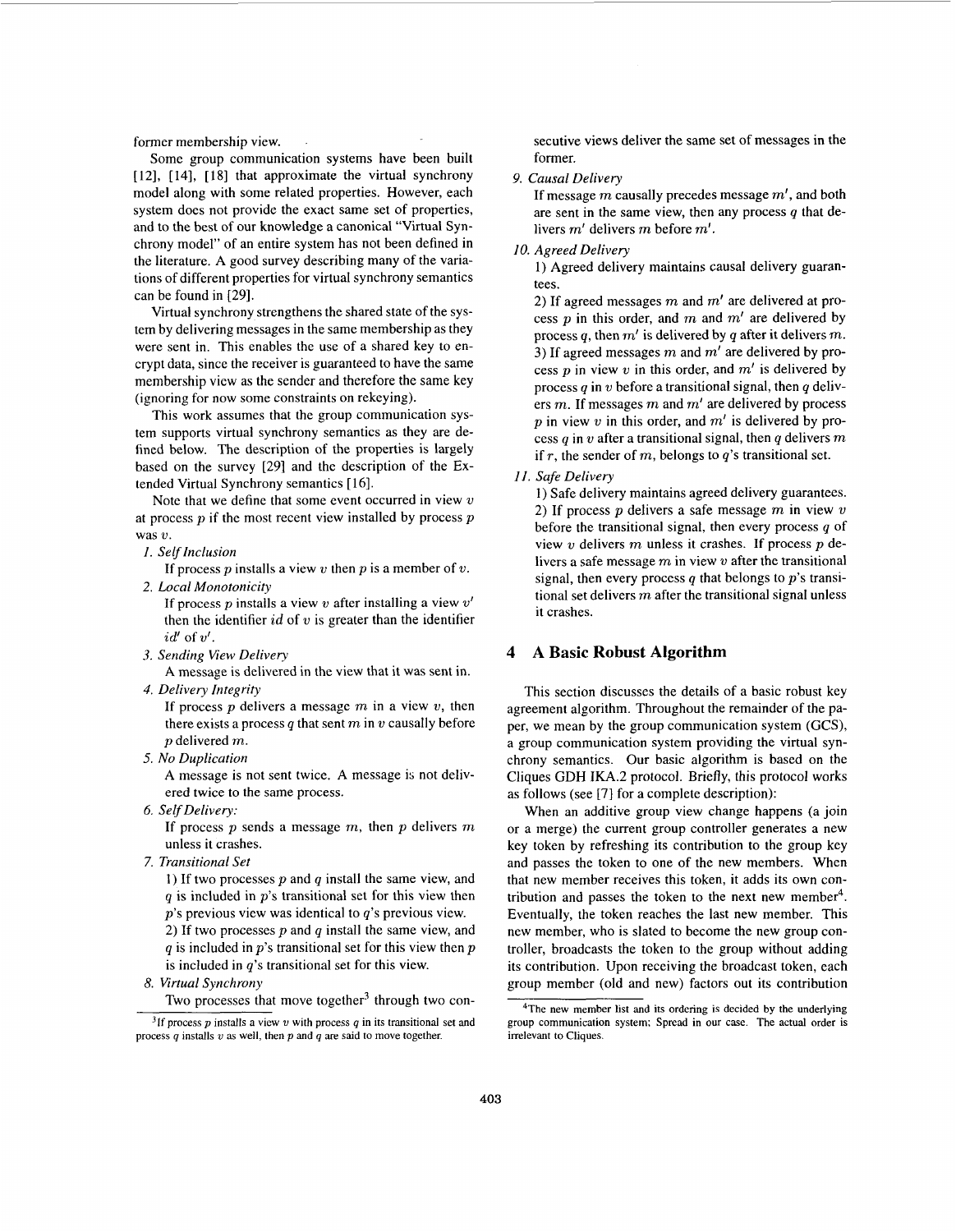and unicasts the result (called a factor-out token) to the new controller. The new controller collects all the factor-out tokens, adds its own contribution to each of them, builds a list of partial keys and broadcasts the list to the group. Every member can then obtain the group key by factoring in its contribution. (This is actually performed with modular exponentiation.)

When some members leave the group, the group controller (who, at all times, is the most recent group member) removes their corresponding partial keys from the list of partial keys, refreshes each partial key in the list and broadcasts the list to the group. Each remaining member can then compute the shared key.

The algorithm described above is secure and correct. Security is preserved independently of any sequence of membership events, while correctness holds only as long as no additional group view change takes place before the protocol terminates.

To elaborate on this claim, consider what happens if a subtractive (leave or partition) group membership event occurs while the above protocol is in progress, for example, while the group controller is waiting for individual unicasts from all group members. Since the Cliques protocol is unaware of the membership change (which is "visible" only to the group communication system), the group controller will not proceed until all factor-out tokens (including those from former members) are collected. Therefore, the system will block. Similar scenarios are also possible, e.g., if one of the new members crashes while adding its contribution to a group key. In this case, the token will never reach the new group controller and the protocol will, once again, simply block.

If the nested event is additive (join or merge), the protocol operates correctly. In other words, it runs to completion and the nested event is handled serially. (We note, however, that this is not optimal since, ideally, multiple additive events can be "chained" effectively reducing broadcasts and factor-out token implosions.)

**As** the above examples illustrate, the protocol does not function correctly in the face of cascaded subtractive membership events. This behavior is not acceptable for reliable group communication systems that aim to provide a high degree of robustness and fault-tolerance.

**A** natural and correct solution to this problem is as follows: every time a group view change occurs, the group deterministically chooses a member (say, the oldest) and runs the Cliques GDH protocol with the chosen member initializing it. Note that this approach costs twice in computation and *O(n)* more in the number of messages for the common case with no cascading membership events. This will be rectified in the second protocol described in Section *5.* 

When the key-agreement protocol is integrated with a group communication system and virtual synchrony se-



**Figure 1. Secure group communication model** 

mantics must be preserved, extra care must be taken in order to provide all its guarantees to the application, including delivery of the correct views, transitional signal and transitional sets. We will elaborate on these issues later. Figure 1 presents the architecture of a secure group communication system. The system uses the following types of messages: Cliques messages (final\_token\_msg, partial\_token\_msg, key\_list\_msg, fact\_out\_msg), which are specific to the key agreement protocol (see [28]); membership notification messages (memb\_msg); transitional signal messages (trans\_signal\_msg); application messages  $(data_msg)$ ; flush mechanism messages (flush\_request\_msg, flush\_ok\_msg).

To satisfy *Sending View Delivery* without discarding messages from live and connected members, a group communication system must block the sending of messages before the new membership is installed. In order to implement *Sending View Delivery* the group communication system sends a message (flush\_request\_msg) to the client asking for permission to install a new membership before actually creating the membership. The application responds with an acknowledgement message (flush<sub>-ok-msg</sub>) which follows all the messages sent by the application in the old view. After sending the acknowledgement message, the application is not allowed to send any messages until the new view is delivered. In Figure 1, the key-agreement algorithm **(KAA)** interacts with both the application and GCS. **KAA**  implements the blocking mechanism transparently. When a flush\_request\_msg message is received from GCS, it is delivered to the user application. When the application acknowledgement message is received it is sent down to GCS.

**A** process starts executing the algorithm by invoking the *join* primitive of the key-agreement module which translates into a group communication join call. In any state of the algorithm a process can voluntarily leave by invok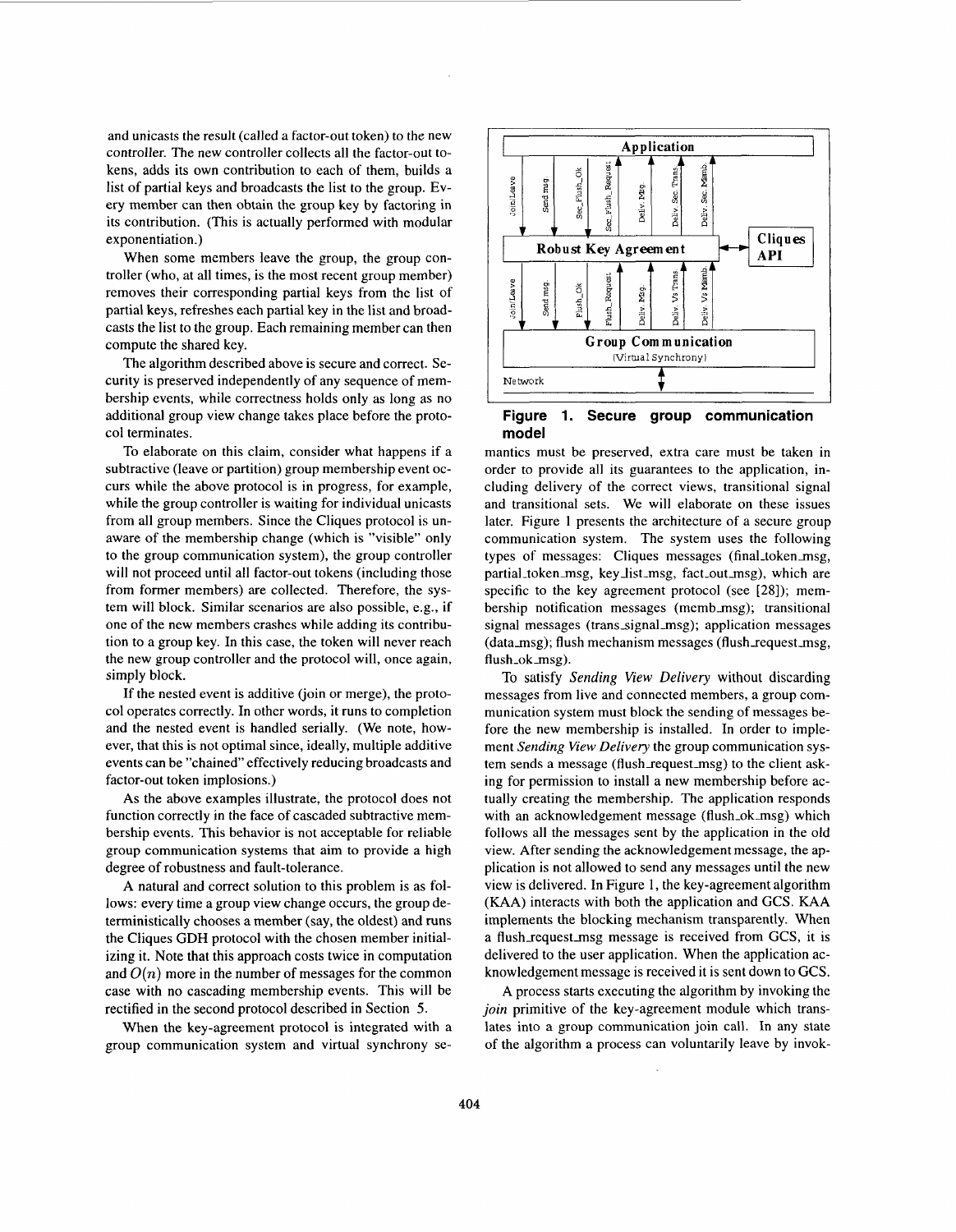translates it into a group communication leave call. **process** is waiting for a partial<sub>-token-msg message;</sub>

the following received events which are associated with a and Transitional Signal; User Message and Sespecific group: cure\_Flush\_Ok are illegal; all other events are not pos-

- Partial-Token: a partial token message (partial<sub>-token-msg</sub>) was received by the KAA from the GCS.
- Final\_Token: a final token message (final\_token\_msg) was received by the KAA from the GCS.
- Fact<sub>-Out</sub>: a factor out message (factor-out\_msg) was received by the KAA from the GCS.
- KeyList: a key list message (keylist-msg) was received by the KAA from the GCS.
- $\bullet$  User\_Message: a data application message (data\_msg) was received by the KAA from the application. The user can send messages using broadcast or unicast services.
- Data\_Message: a data application message (data\_msg) was received by the KAA from the GCS.
- Transitional-Signal: a transitional signal message (trans-signalmsg) was received by the KAA from the GCS.
- Membership: a membership message (memb\_msg) was received by the KAA from the GCS.
- Flush\_Request: a flush request message (flush\_request\_msg) was received by the KAA from the GCS.
- Secure\_Flush\_Request: a flush request message (flush\_request\_msg) was received by the application from the KAA.
- Secure\_Flush\_Ok: a flush acknowledge message  $(hush_ok_ msg)$  was received by the KAA from the application.

Note that the same type of message can be associated with different events, depending on the source of the message. For example, both Flush\_Request and Secure\_Flush\_Request events are associated with a flush\_request\_msg message, but in the first case the message is received by the KAA from the application, while in the second case the message is received by the application from the KAA.

The algorithm consists of a state machine having the following states :

• SECURE (S): in this state the secure group is functional, all of the members have the group key and can communicate securely; the possible events are Data\_Message, User\_Message, Secure\_Flush\_Ok, Flush\_Request, and Transitional\_Signal; getting a Secure\_Flush\_Ok without receiving a Flush\_Request is illegal; all other events are not possible.

- ing the *leave* primitive of the key-agreement module which WAIT\_FOR\_PARTIAL\_TOKEN (PT): in this state the The specification of the algorithm is defined in terms of the possible events are Partial<sub>-Token</sub>, Flush<sub>-Request</sub> sible.
	- WAIT\_FOR\_FINAL\_TOKEN (FT): in this state the process is waiting for a final-token-msg message; the possible events are Final\_Token, Flush\_Request and Transitional-Signal; User\_Message and Secure\_Flush\_Ok are illegal; all other events are not possible.
	- COLLECT\_FACT\_OUTS (FO): in this state the process is waiting for  $N-1$  fact-out-msg messages (where  $N$  is the size of the group); the only possible events are Fact<sub>-Out, Flush-Request, and Transi-</sub> tional\_Signal; User\_Message and Secure\_Flush\_Ok are illegal; all other events are not possible.
	- $\bullet$  WAIT\_FOR\_KEY\_LIST (KL): in this state the process is waiting for a key\_list\_msg message; the possible events are KeyList, Flush-Request and Transitional\_Signal; User\_Message and Secure\_Flush\_Ok are illegal; all other events are not possible.
	- WAIT\_FOR\_CASCADING\_MEMBERSHIP (CM): in this state the process is waiting for are membership and transitional signal messages (memb\_msg and trans\_signal\_msg); the possible events are Membership, Transitional<sub>-Signal</sub>, Data<sub>-Message</sub> (possible only the first time the process gets in this state), Partial-Token, Final-Token, Fact-Out and KeyList (they correspond to Cliques messages from a previous instance of the key agreement protocol when cascaded events happen); User\_Message and Secure\_Flush\_Ok are illegal; all other events are not possible.

For an illegal event, an error message will be returned to the user. A process handles an event by performing two types of actions. The first type of action is a group communication operation and can be either a message delivery, or a message send such as unicast, broadcast, or send\_flush\_ok. The second type of action is a key agreement specific action. This translates into either computation or access to Cliques state information

**As** the state machine in [Figure](#page-7-0) *2* shows, the Cliques GDH protocol remains intact, i.e., all of its protocol messages are sent and delivered in the same order as specified in [7]. Therefore, the basic robust key agreement algorithm provides the same security guarantees as the Cliques GDH protocol.

The complete proof that the algorithm presented above preserves virtual synchrony semantics as described in Section **3.2** as well as the detailed pseudocode were omitted because of space constraints, but they are included in the extended version of this paper [30].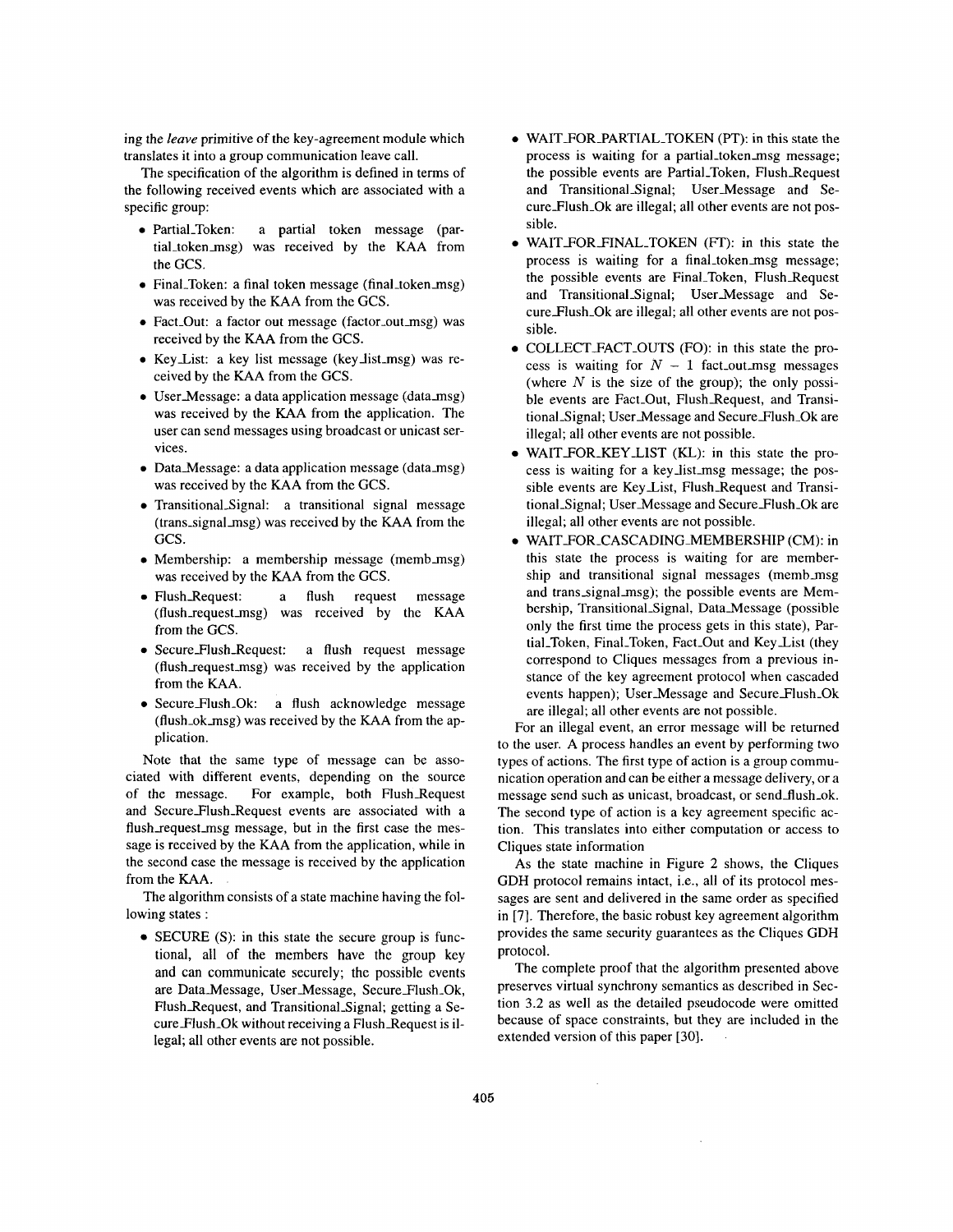<span id="page-7-0"></span>

Notes: VS-set is delivered as part of the membership : All Cliques messages but key\_list\_msg are sent FIFO <br> **A** process can leave the group in any state

**Figure 2. Basic algorithm** 

# *5* **An Optimized Robust Algorithm**

In this section we show how the algorithm presented in the previous section can be optimized, such that the price paid for handling common, non-cascaded events is lower, while preserving the same set of group communication semantics and security guarantees.

The basic algorithm presented in Section **4** is robust even when cascaded group events occur. Every time a membership notification is delivered from the group communication system, the algorithm ignores all the previous key agreement information and starts the merge protocol choosing a member from the new group to initialize it. Therefore, this algorithm pays more than necessary for computing a group key in a regular case, because it does not distinguish between a membership that finished without being interrupted and a cascaded membership.

The algorithm described above can be optimized so that it distinguishes between these two cases. Every time the group view changes, the algorithm detects the cause of the group change (join, leave, partition, merge or a combination of partition and merge) and invokes the Cliques GDH specific protocol. For example, in the case where a leave occurred, the leave protocol is invoked. Computing a new key in the case that a leave **or** partition occurred, requires only one broadcast. Thus, leave events can be handled immediately with a lower communication and computation cost than the basic algorithm required.

In the optimized key-agreement algorithm the process still starts executing the state machine by invoking the *Join*  primitive. **Also,** at any moment, a process can voluntarily leave the algorithm by invoking the *Leave* primitive.

The optimized algorithm utilizes the following two states in addition to those of the basic algorithm:

- WAIT\_FOR\_SELF\_JOIN (SJ): this is the initial state in which a process that joined a group enters the state machine; the process is waiting for the membership message that notifies the group about its joining. In case a network event happens between the join request and the membership notification delivery, the *GCS* will report the cause of the group change as being a network event and the transitional set will contain only the joining member. The only possible event is a Membership. User\_Message and Secure\_Flush\_Ok events are illegal. All other events are not possible.
- WAIT\_FOR\_MEMBERSHIP (M): in this state the process is waiting for a membership notification. The possible events are: Transitional\_Signal, Data\_Message and Membership. The membership notification can be caused by voluntarily events such as join or leave, or network events. User\_Message and Secure\_Flush\_Ok events are illegal. **All** other events are not possible.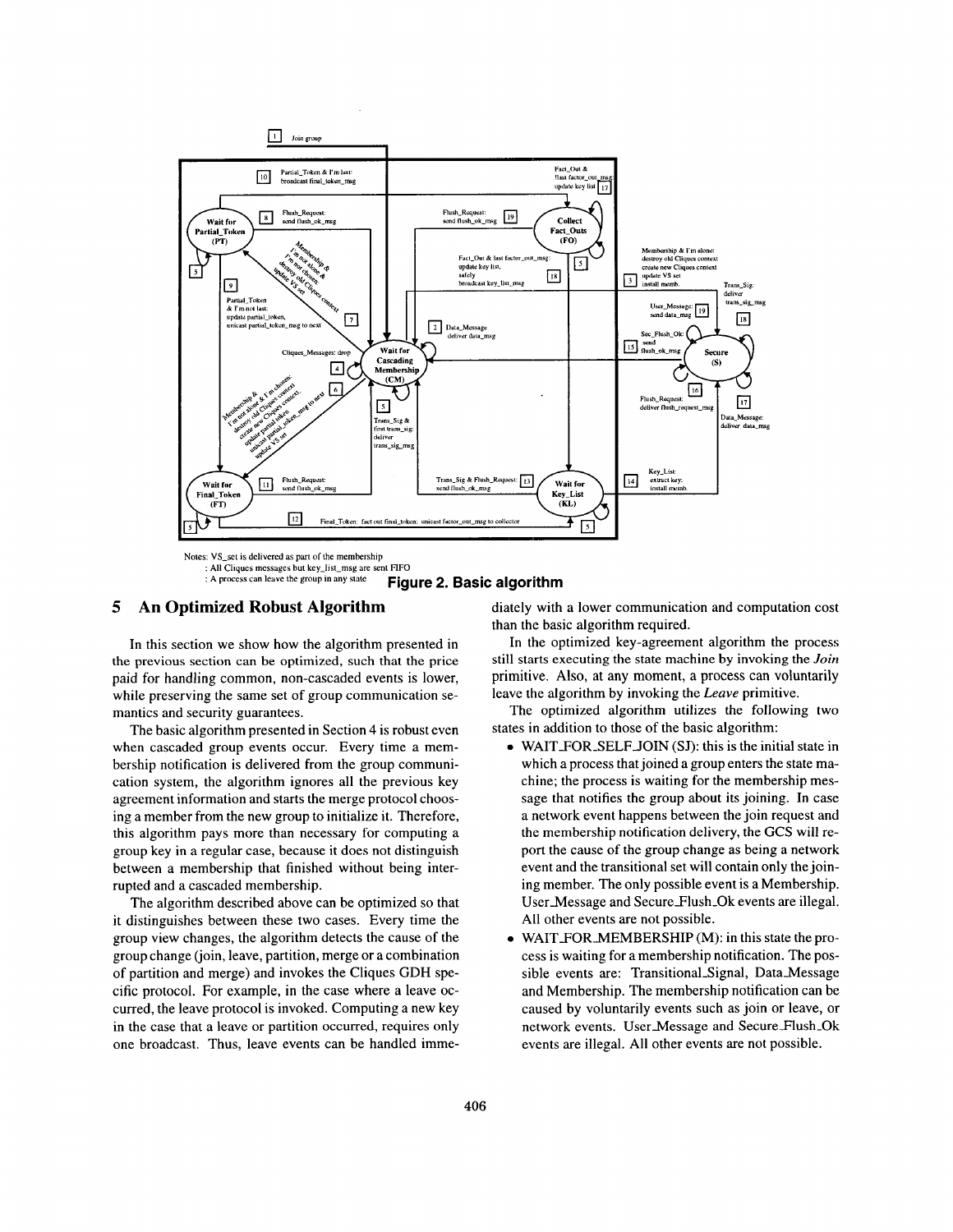

**Notes:** VS-set **is delivered as part of the membership** 

: **All Cliques messages but key-list-msg are sent FIFO; key-list-msg is sent as a safe message.**  : **A process can leave the group in any state** 

#### **Figure 3. Optimized algorithm**

While a process starts the basic algorithm in the CM state, in the optimized algorithm a process starts the algorithm in state **SJ.** From the stable state **(S** state) if the group changed the process moves to the M state instead of moving to the CM state as in the basic algorithm. From here, depending on the cause of the group change, the merge or the leave Cliques GDH protocols are invoked. Also, a combined network event which includes both joins and leaves simultaneously can be handled by a modified version of the Cliques GDH merge protocol. If another group change happens before a key is computed, the process will move to the CM state and execute the basic algorithm.

**A** diagram showing the state machine of the algorithm is presented in Figure 3. The corresponding pseudo-code along with the proof that the optimized algorithm presented above preserves virtual synchrony semantics described in Section **3.2** is omitted for space reasons but can be found in an extended version of this paper [30].

## **5.1 Handling Bundled Events**

Most group events are homogeneous in nature: leave (partition) or join (merge) of one or more members. However, a group communication system can decide to bundle several such events if they occur in close proximity, i.e., within a very short time interval. The main incentive for doing so is to reduce communication costs and limit the impact and overhead on the application.

Cliques provides two separate protocols that handle leave and merge events. Each of these protocols can trivially handle bundled events of the same type, i.e., the Cliques merge protocol can accommodate any combination of bundled merges and the Cliques leave protocol can do the same for any combination of leaves and partitions. A more interesting scenario occurs when a single membership event bundles merges/joins with leaves/partitions. One obvious way to handle this type of event is to first invoke Cliques leave to process all leaves/partitions and then invoke Cliques merge to process joins/merges. However, this is inefficient since the group would essentially perform two separate key agreement protocols where only one is truly needed. We can take advantage of the fact that both protocols in Cliques are initiated by the group controller. After processing all leaves/partitions, the group controller can suppress the usual broadcast of new partial keys and, instead, forward the resulting set to the first merging/joining member thereby initiating a merge protocol. This saves an extra round of broadcast and at least one cryptographic operation for each member.

## **6 Conclusions**

This work provides two robust key agreement algorithms. We prove that by integrating them with a group